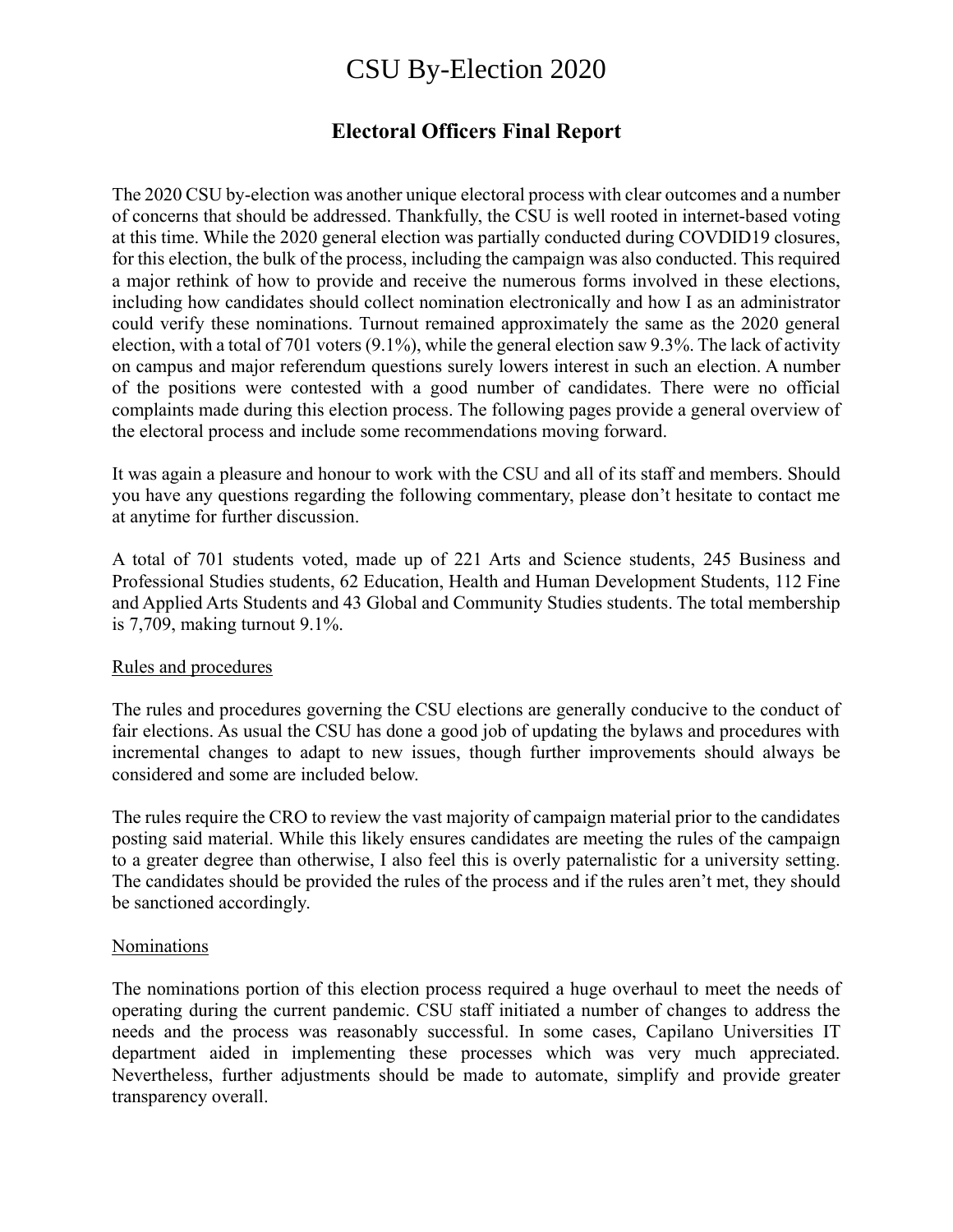Each and every form the candidates would normally complete by hand was adjusted to be completed online. The nomination package that requires members to collect support signatures was the most difficult of the forms to address for the situation and was also difficult for candidates to manage and understand. IT limitations did not allow for a number of solutions that were more desirable and the form created by Capilano IT was workable, but failed at providing a number of security features that were intended, much to the dismay of the developer as well as the election administrator. Nevertheless, I am confident there were no red flags of fraudulent nominations and took the further step of confirming a sample of entries.

As it was, supporting members were required to complete a form to support a candidate, but the candidates could not see a tally of how many support signatures they had attained at any one time. As Election Administrator I did my best to keep candidates up to date when needed. Overall, the process was very cumbersome and required me to spend many hours confirming nematisations and provide information to candidates. This element of the process should be looked at further to simplify for all involved and eventually a total replacement of the written process will reduce difficulty in reading and "interpreting" written packages and adjudicating issues of timeliness as well.

Unfortunately, there were a few members that sought to be nominated for various positions but could not attain 25 supporting signatures. I believe the current context created a barrier to these students and presume they would have been able to meet these requirements if in-person schooling was taking place and they could canvass signatures in person.

Each of the candidates on the ballot fulfilled their nomination requirements. The pre-check deadline was used again and was an effective way of getting candidates to submit nomination packages early to ensure their packages met the required criteria to be nominated allowing time for any corrections. Several packages were submitted prior to the pre-check deadline, so it did have added value.

The creation of online forms for the submission of the Candidate Statement and Expense Report were extremely helpful to reduce burden on administrating the election. While a complaints form was also made and available online, it was not used in this particular election cycle. These forms were made using either google forms or jotforms and both had benefits and weaknesses that should be explored further. The Candidate Statement currently requires submissions to be less than 100 words, however altering the procedures to a character count would greatly simplify the submission process so the online form can easily and automatically limit the statements. It is suggested that a 500 character limit should be implemented as it is approximately 100 words.

## Candidate Orientation Meeting

The Candidate Orientation meeting is an excellent opportunity for candidates to meet the CRO and learn about the important process they are embarking on. Perhaps because of the pandemic, this was the first time the vast majority of candidates were able to attend the initial meeting. This made my job in this regard much more pleasant as I only had to create one more meeting to accommodate 2 candidate that could not attend that first meeting.

## Advertising

A good amount of advertising was provided regarding this electoral process and certainly election days were further highlighted by the effective campaign of candidates. Certainly, a massive driver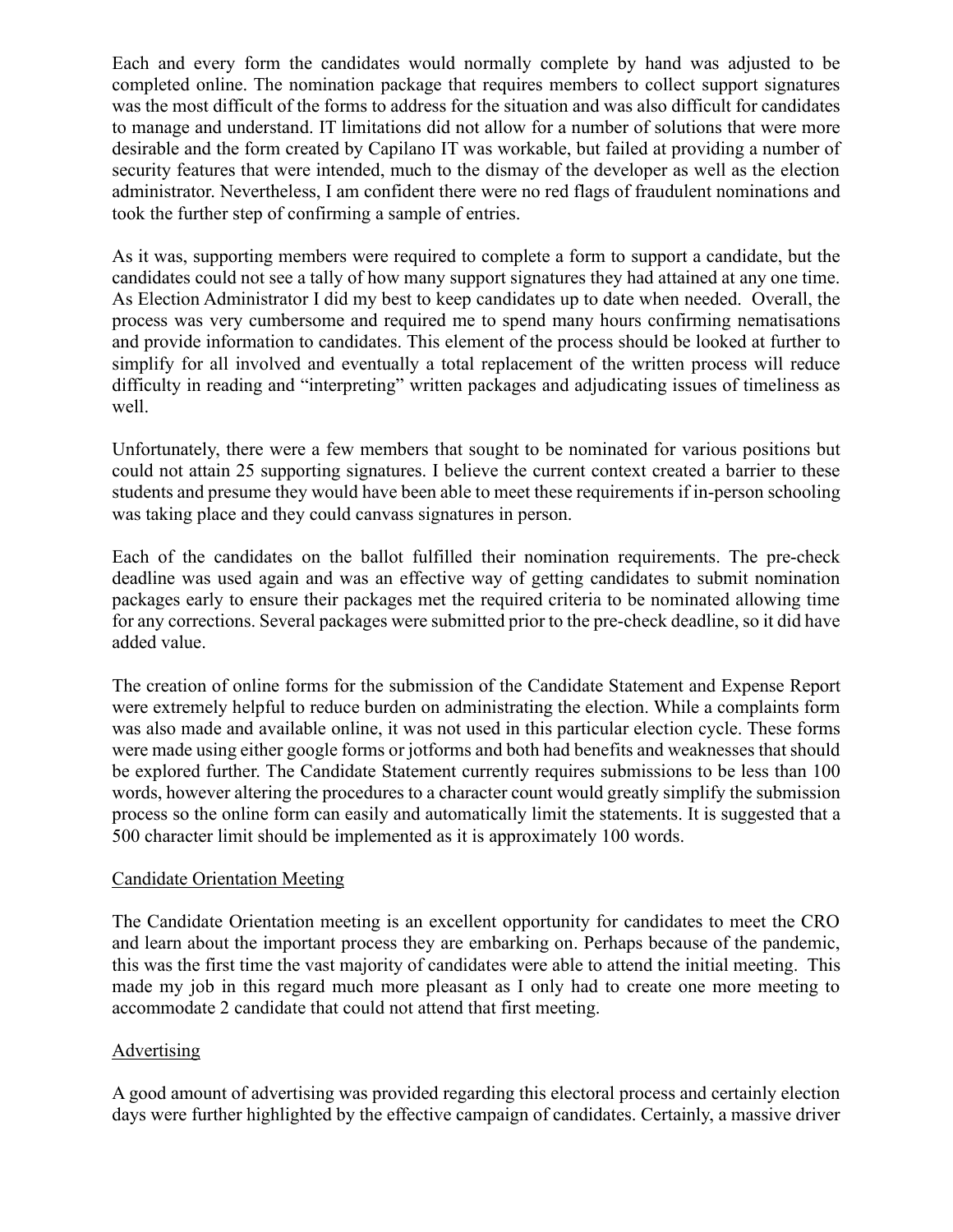of turnout for internet voting are the bulk emails that are sent out via Simply Voting providing information on how to cast a ballot.

## All Candidates Forum

The all candidates' forums were a great opportunity for candidates to speak to members, but also for members to learn about the candidates. For this by-election, greater participation was seen at the forums. This is not always the case and further efforts to advertise this opportunity may be effective in drawing more people to such events. Again, the Capilano Courier carried out the process, which has been a positive development.

## Polling

The polling process was held over 3 days, starting at 9 am on October 6<sup>th</sup> and ending at 5 pm on October  $8<sup>th</sup>$ . Given the concerns with Covid19, the decision was taken to cancel the information booths that would normally be set up at both the main and Sunshine Coast campuses. This is an element that needs to be considered for the future as the procedures require a booth on all campuses and there is now a campus in Lonsdale. If the regulations remain the same, another information booth will be required at that campus as well.

Ideally, the internet voting vendor would allow for members to cast ballots as many times as they wanted, with each subsequent ballot cast cancelling their previous ballot. This would go to some lengths in addressing concerns with candidates or other students putting pressure on individual members to vote for them while hovering over their computer.

## Ballot

The ballot was created on the Simply Voting template for ballot production and suited our purposes nicely. This is the second time the CSU has used the STV voting process and a minor change was made this time around. For any race where only two candidates are running, the race was not held using a ranked ballot. This was done in order to avoid any tie votes where the number of 2<sup>nd</sup> preferences that went to the other candidate is how the tie is broken as there is limited added value for a ranked ballot in this case and a high degree of voter education would be needed for voters to understand the implications of a second preference being provided in such a situation.

## Complaints and Appeals

This was the first election process in many cycles where there were no official complaints or appeals submitted. As noted previously, a simple online complaint form was created to simplify the election complaints process and provide greater clarity to anyone complaining what the process requires. The form was made available online and, in the future, a hard copy could be made available at CSU service desks as well

Ron Laufer Chief Returning Officer Capilano Students' Union

Signature:

Date: October 13, 2020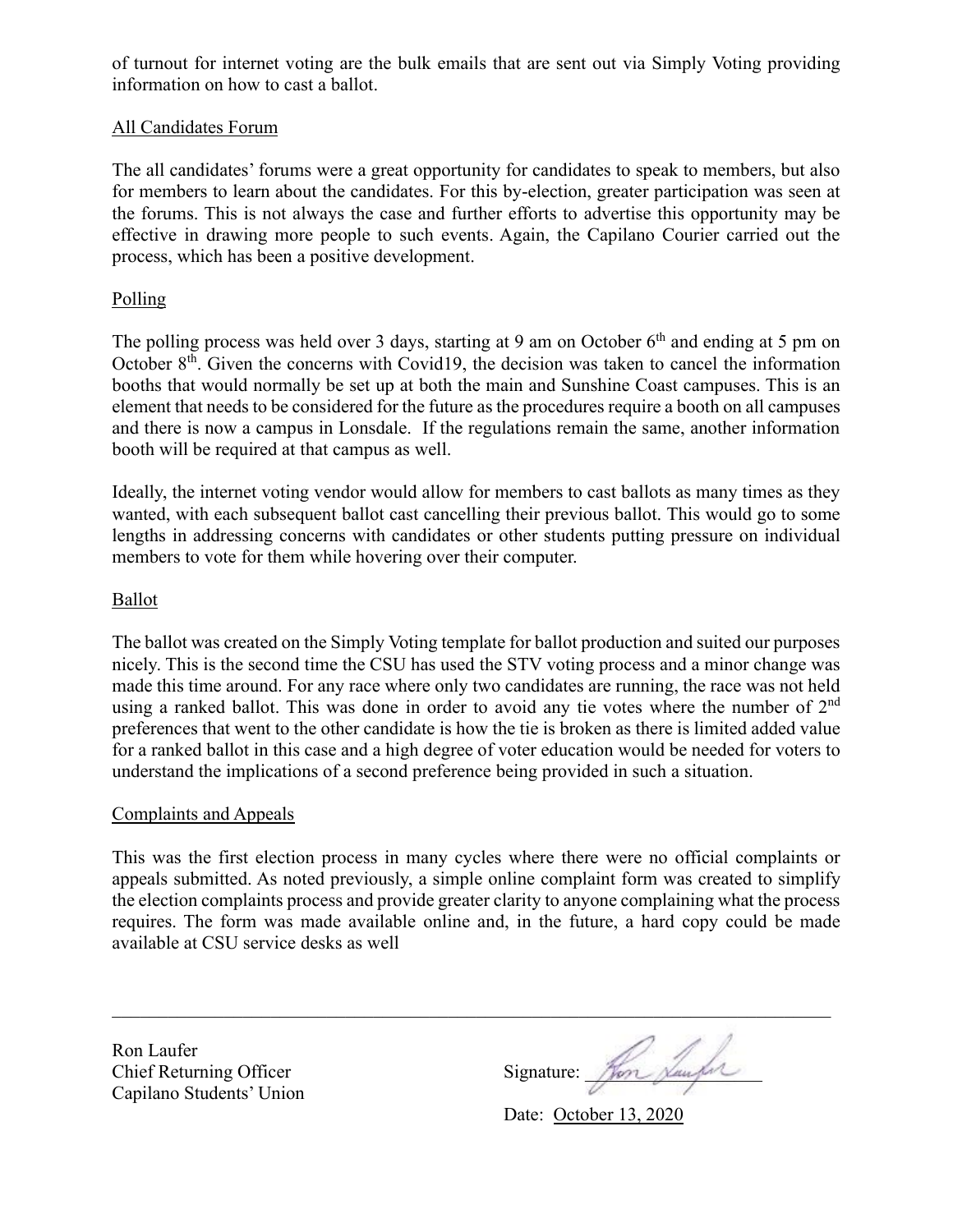

Oct 8, 2020

Capilano Students' Union Maple 116 - 2055 Purcell Way North Vancouver, BC V7J 3H5 Canada

To Whom It May Concern:

The following election results are certified by Simply Voting to have been securely processed and accurately tabulated by our independently managed service.

Respectfully yours,

Brian Lack President Simply Voting Inc.

## **Results - CSU By-Election 2020**

**Start:** 2020-10-06 08:47:00 America/Vancouver **End:** 2020-10-08 17:00:00 America/Vancouver **Turnout:** 701 (9.1%) of 7709 electors voted in this ballot.

## **At-Large Representative**

Votes required to elect an option: 149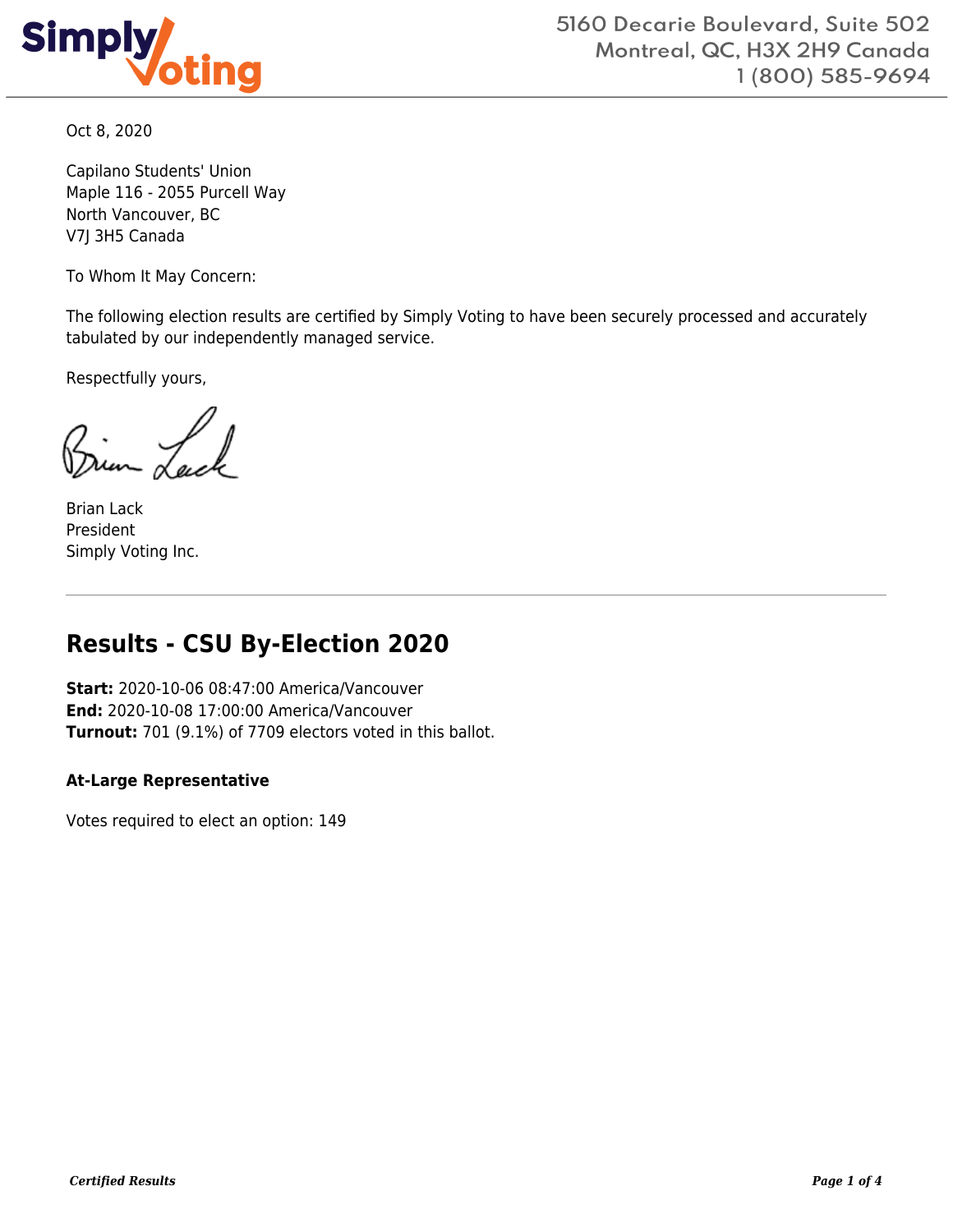| ROUND1             |                                                            |                   |
|--------------------|------------------------------------------------------------|-------------------|
|                    | Yamagishi, Akira                                           | 126 votes         |
|                    | Cardin, Chan                                               | 116 votes         |
|                    | Mehra, Vedant                                              | 91 votes          |
|                    | Kaur, Jaspreet                                             | 89 votes          |
|                    | Singh, Ramanpreet                                          | 71 votes          |
|                    | Singh, Narinder                                            | 52 votes          |
|                    | Bezeredi, Maya                                             | 50 votes          |
|                    | Eliminated Bezeredi, Maya due to: lowest 1st preference    |                   |
| ROUND <sub>2</sub> |                                                            |                   |
|                    | Yamagishi, Akira                                           | $133 (+7)$ votes  |
|                    | Cardin, Chan                                               | 124 $(+8)$ votes  |
|                    | Kaur, Jaspreet                                             | $93 (+4)$ votes   |
|                    | Mehra, Vedant                                              | $92 (+1)$ votes   |
|                    | Singh, Ramanpreet                                          | 71 votes          |
|                    | Singh, Narinder                                            | 55 $(+3)$ votes   |
|                    | <b>Exhausted votes</b>                                     | $27 (+27)$ votes  |
|                    | Eliminated Singh, Narinder due to: lowest 1st preference   |                   |
| ROUND3             |                                                            |                   |
|                    | Yamagishi, Akira                                           | 137 $(+4)$ votes  |
|                    | Cardin, Chan                                               | $129 (+5)$ votes  |
|                    |                                                            |                   |
|                    | Kaur, Jaspreet                                             | $110 (+17)$ votes |
|                    | Mehra, Vedant                                              | 94 $(+2)$ votes   |
|                    | Singh, Ramanpreet                                          | 73 $(+2)$ votes   |
|                    | <b>Exhausted votes</b>                                     | 52 $(+25)$ votes  |
|                    | Eliminated Singh, Ramanpreet due to: lowest 1st preference |                   |
| ROUND4             |                                                            |                   |
|                    | Yamagishi, Akira                                           | $148 (+11)$ votes |
|                    | Cardin, Chan                                               | $141 (+12)$ votes |
|                    | Kaur, Jaspreet                                             | $128 (+18)$ votes |
|                    | Mehra, Vedant                                              | $104 (+10)$ votes |
|                    | <b>Exhausted votes</b>                                     | 74 (+22) votes    |
|                    | Eliminated Mehra, Vedant due to: lowest 1st preference     |                   |
| ROUND5             |                                                            |                   |
|                    | Yamagishi, Akira                                           | $173 (+25)$ votes |
|                    | Cardin, Chan                                               | 159 $(+18)$ votes |
|                    | Kaur, Jaspreet                                             | 154 $(+26)$ votes |
|                    | <b>Exhausted votes</b>                                     | $109 (+35)$ votes |
|                    | Elected Yamagishi, Akira due to: highest 1st preference    |                   |
| ROUND6             |                                                            |                   |
|                    | Yamagishi, Akira                                           | Elected 173 votes |
|                    | Cardin, Chan                                               | 159 votes         |
|                    | Kaur, Jaspreet                                             | 154 votes         |
|                    | Exhausted votes                                            | 109 votes         |
|                    | Elected Cardin, Chan due to: highest 1st preference        |                   |
| ROUND7             |                                                            |                   |
|                    | Yamagishi, Akira                                           | Elected 173 votes |
|                    | Cardin, Chan                                               | Elected 159 votes |
|                    | Kaur, Jaspreet                                             | 154 votes         |
|                    | Exhausted votes                                            | 109 votes         |
|                    | Elected Kaur, Jaspreet due to: highest 1st preference      |                   |
| ROUND8             |                                                            |                   |
|                    | Yamagishi, Akira                                           | Elected 173 votes |
|                    | Cardin, Chan                                               | Elected 159 votes |
|                    | Kaur, Jaspreet                                             | Elected 154 votes |
|                    | Exhausted votes                                            | 109 votes         |
|                    |                                                            |                   |

## VOTER SUMMARY

| <b>Total</b>   | 701         |
|----------------|-------------|
| <b>Abstain</b> | 106 (15.1%) |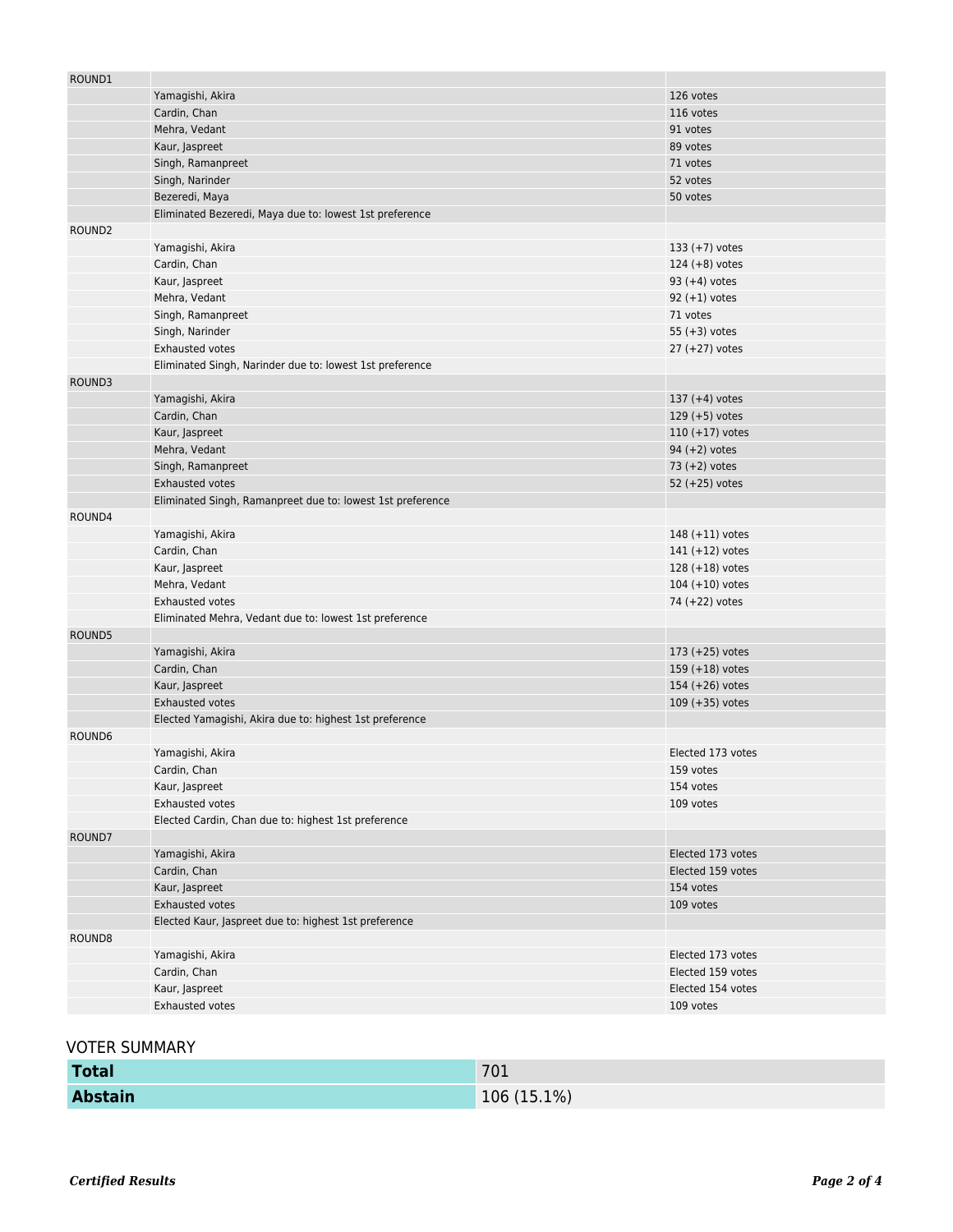## **Fine & Applied Arts Representative**

## Restricted to **FACULTY OF FINE & APPLIED ARTS**

| <b>Option</b> | <b>Votes</b> |
|---------------|--------------|
| Bergen, Alex  | 72 (65.5%)   |
| Mohseni, Saba | 38 (34.5%)   |

#### VOTER SUMMARY

| <b>Total</b>   | 112     |
|----------------|---------|
| <b>Abstain</b> | 2(1.8%) |

## **Accessibility Justice Coordinator**

Votes required to elect an option: 257

| ROUND1             |                                                      |                   |
|--------------------|------------------------------------------------------|-------------------|
|                    | Reisner, June                                        | 354 votes         |
|                    | Reet                                                 | 89 votes          |
|                    | Riya                                                 | 70 votes          |
|                    | Elected Reisner, June due to: highest 1st preference |                   |
| ROUND <sub>2</sub> |                                                      |                   |
|                    | Reisner, June                                        | Elected 354 votes |
|                    | Reet                                                 | 89 votes          |
|                    | Riya                                                 | 70 votes          |
|                    | Exhausted votes                                      | 0 votes           |

#### VOTER SUMMARY

| <b>Total</b>   | 701         |
|----------------|-------------|
| <b>Abstain</b> | 188 (26.8%) |

## **Queer Students Liaison**

| <b>Option</b>         | <b>Votes</b> |
|-----------------------|--------------|
| Yes - Volpe, Michaela | 428 (91.1%)  |
| No - Volpe, Micheala  | 42 (8.9%)    |

#### VOTER SUMMARY

| <b>Total</b>   | 701         |
|----------------|-------------|
| <b>Abstain</b> | 231 (33.0%) |